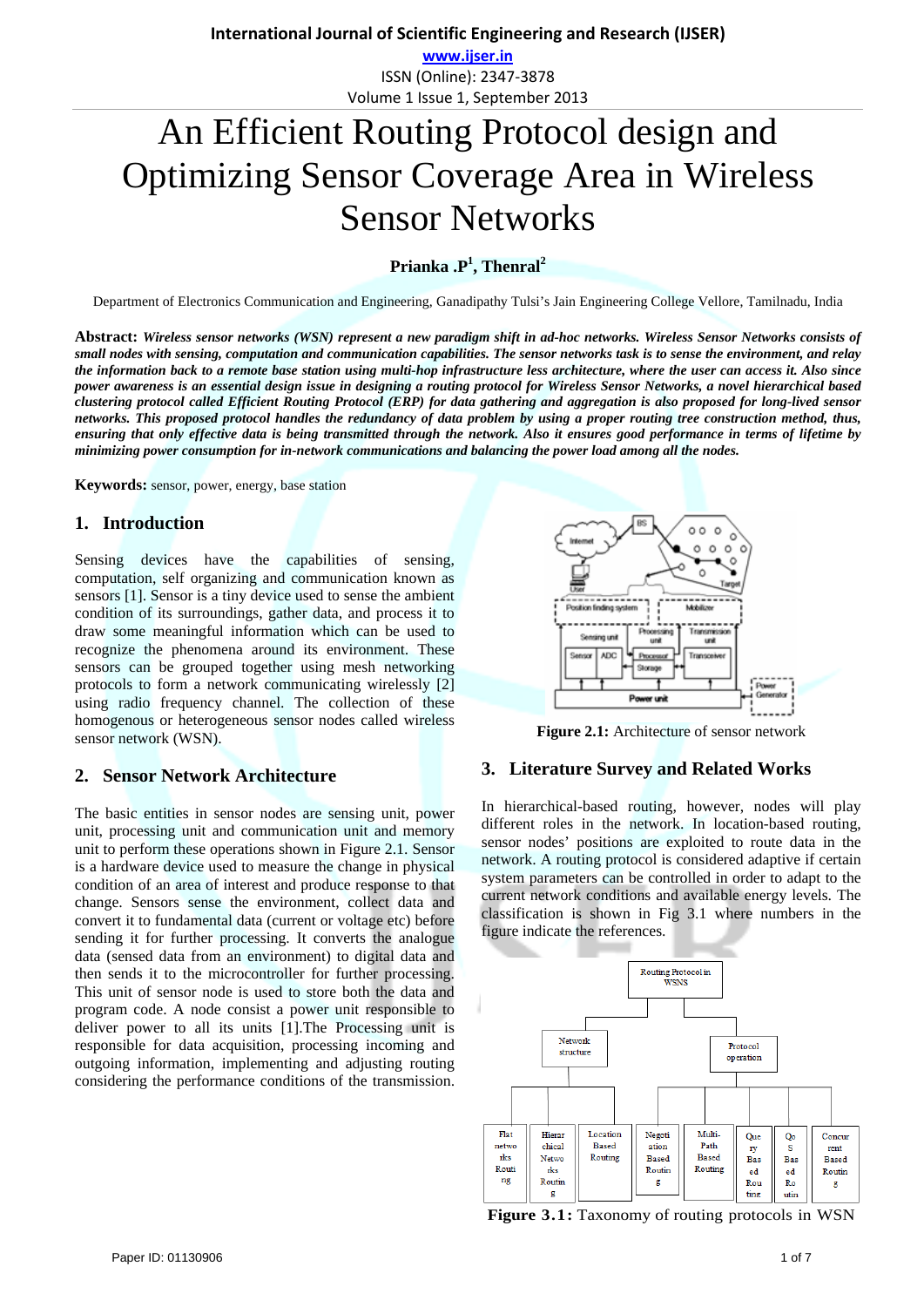**www.ijser.in** ISSN (Online): 2347‐3878 Volume 1 Issue 1, September 2013

Hierarchical routing is mainly two-layer routing where one layer is used to select cluster heads and the other layer is used for routing [4].

### **3.1 LEACH protocol**

A hierarchical clustering algorithm for sensor networks, called Low Power Adaptive Clustering Hierarchy (LEACH). LEACH is a cluster-based protocol, which includes distributed cluster formation. LEACH randomly selects a few sensor nodes as cluster heads (CHs) and rotates this role to evenly distribute the power load among the sensors in the network. In LEACH [2], the cluster head (CH) nodes compress data arriving from nodes that belong to the respective cluster, and send an aggregated packet to the base station in order to reduce the amount of information that must be transmitted to the base station.

The operation of LEACH is separated into two phases, the setup phase and the steady state phase. In the setup phase, the clusters are organized and CHs are selected. In the steady state phase, the actual data transfer to the base station takes place. A sensor node chooses a random number, r, between 0 and 1. If this random number is less than a threshold value, T (n), the node becomes a cluster-head for the current round [2].

The threshold value is calculated based on an equation that incorporates the desired percentage to become a clusterhead, the current round, and the set of nodes that have not been selected as a cluster-head in the last (1/P) rounds, denoted by G. It is given by

$$
T(n) = \frac{p}{1 - p(r \mod (1/p))} \quad if \; n \in G
$$

Where G is the set of nodes that are involved in the CH election. Each elected CH broadcast an advertisement message to the rest of the nodes in the network that they are the new cluster-heads. All the non-cluster head nodes, after receiving this advertisement, decide on the cluster to which they want to belong to. This decision is based on the signal strength of the advertisement. The non cluster-head nodes inform the appropriate cluster-heads that they will be a member of the cluster [3].

After receiving all the messages from the nodes that would like to be included in the cluster and based on the number of nodes in the cluster, the cluster-head node creates a TDMA schedule and assigns each node a time slot when it can transmit. This schedule is broadcast to all the nodes in the cluster. During the steady state phase, the sensor nodes [5] can begin sensing and transmitting data to the cluster-heads [6] [7]. The cluster-head node, after receiving all the data, aggregates it before sending it to the base-station [8] [9].

## **4. Proposed Approach**

Proposed approach presents a general distributed hierarchical clustering scheme called ERP (Efficient Routing Protocol) for saving power consumed by communication. In LEACH, the nodes organize themselves into local clusters, with one node acting as the cluster head. All non-cluster head nodes transmit their data to the cluster head, while the cluster head node receives the data from all the cluster members, performs signal processing functions on the data (e.g., data aggregation), and transmits data to the remote BS (Base Station). Therefore, being a cluster head is more power intensive than being a non-cluster head node. If the cluster heads were chosen a priori, and fixed throughout the system lifetime, these nodes would quickly use up their limited power. Once the cluster head runs out of power, it is dead. On the other hand, in ERP, after the cluster formation phase, the node with the higher ratio of residual power to average residual power of its cluster range will have a higher probability to become the cluster head.

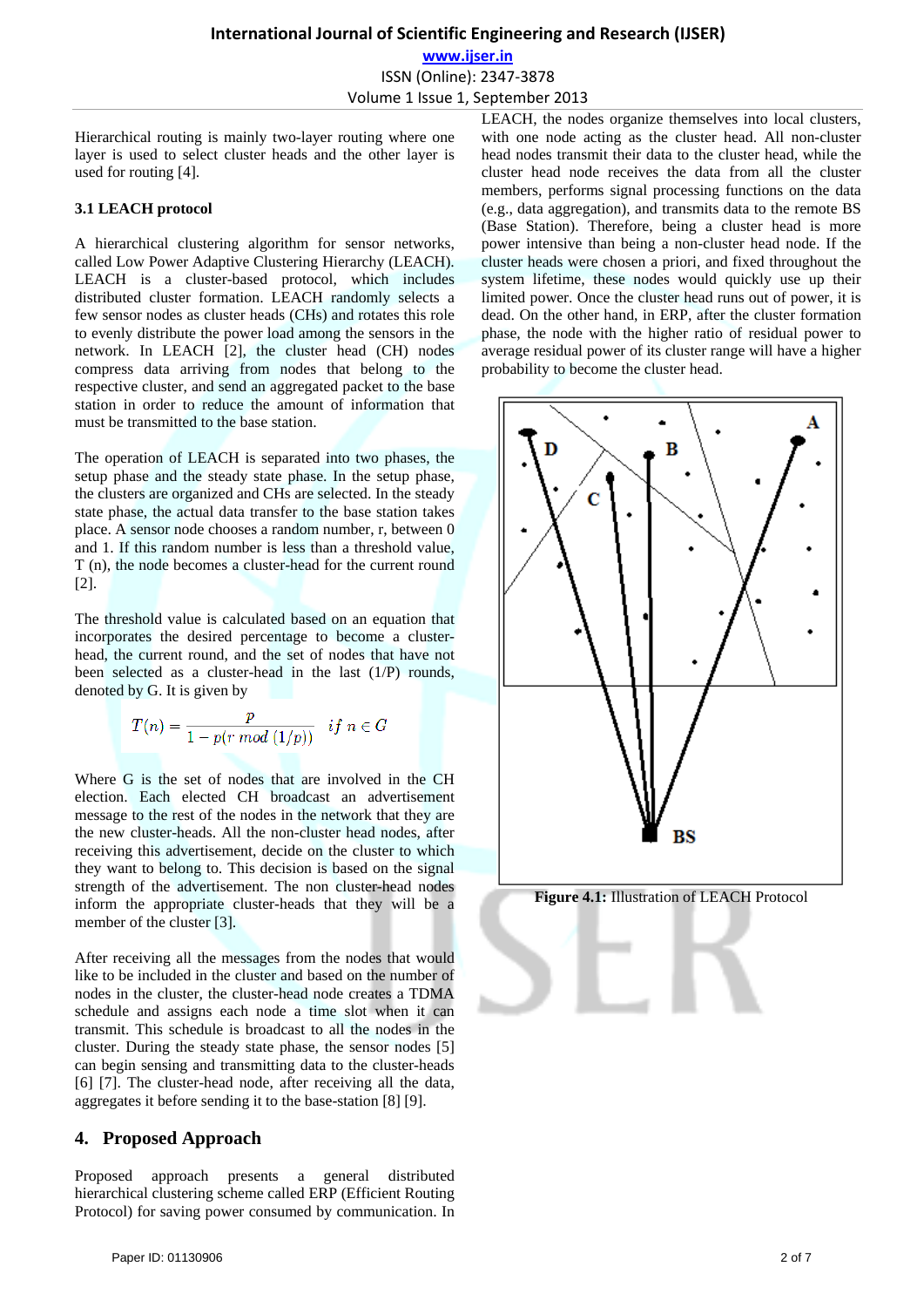**www.ijser.in** ISSN (Online): 2347‐3878 Volume 1 Issue 1, September 2013



**Figure 4.2:** Illustration of ERP Protocol

Once, the cluster heads are elected in all the clusters, one node is selected among the cluster heads as the only node (called the root node) to communicate with the BS (also known as the sink node). Thus, all the other cluster heads collect the data from their respective clusters and then send them to the root node. After data aggregation, this data is then sent to the BS as the effective data.

## **4.1 ERP Protocol**

ERP also follows the round operation. Each round includes three phases: Tcluster, Ttree, and Tdata. In the phase of Tcluster, after the cluster head selection, the selected cluster head receives the messages sent by all the member nodes that are about to join the cluster head. According to the number of its member nodes, the cluster head creates the TDMA schedule and broadcasts it to all the member nodes in the cluster. In the second phase, Ttree, which begins after clustering, one cluster head is selected from the set of other cluster heads as the only node CHb (Cluster Head at the base or BS) to communicate with the Sink node, so as to increase power efficiency. With CHb treated as the root, other cluster heads as the offspring of CHb are organized to form the appropriate minimum spanning tree.

In the phase of Tdata, the member node in one cluster [10], according to the assigned slotted time, sends data to the cluster head. The cluster head continues to wait till it receives the data sent by all its offspring nodes in the spanning tree, and then it sends the aggregated data to its parent node. The above steps are repeated till the aggregated data reaches the BS, which sends the final aggregated data to the sink node.

The time line showing the ERP operation is shown below:



Tcluster and Ttree belong to the Set-up phase. Tdata belongs to the steady-state phase. In the steady-state phase, to reduce power dissipation, each non-cluster head node uses power control to set the amount of transmission power based on the received strength of the cluster head advertisement. Furthermore, the radio of each non-cluster head node is turned off until its allocated transmission time. Since, the design for this approach is going to be optimized when all the nodes have data to send to the cluster head, using a TDMA schedule is an efficient use of bandwidth and represents a low-latency and power-efficient approach.

Pseudo Code of ERP If (round=1) Bs\_str=Receive\_Str ("hello") Broadcast (its E\_Msg) Receive (E\_Msg from its neighbor) Update (neighborhood table) If (Eresidual<=Emin)  $P=0$ Else p=pinit IS\_CH=false While  $(p<1)$ Receive (other messages from its neighbors) Update (CH\_Set) If (CH\_Set=empty &  $p<1$ ) If (random  $(0, 1) \leq p$ ) Broadcast (ID, temp, PRI) Else if (CH\_Set=empty and  $p=1$ ) Broadcast (ID, CH, PRI) Is CH=true Elseif (CH\_Set! =empty) HEAD\_ID=Max\_PRI (CH\_Set) If (Si  $\mathcal E$  CH\_Set && Si'PRI is largest) If  $(p=1)$ Broadcast (ID, CH, PRI) IS\_CH=true Else Broadcast (ID, Temp, PRI)  $p=min(2*p, 1)$ If  $(ISCH+true)$ Broadcast (ID, CH) Else If (CH\_Set=empty) Broadcast (ID, CH) Else Join Cluster (HEAD ID, ID)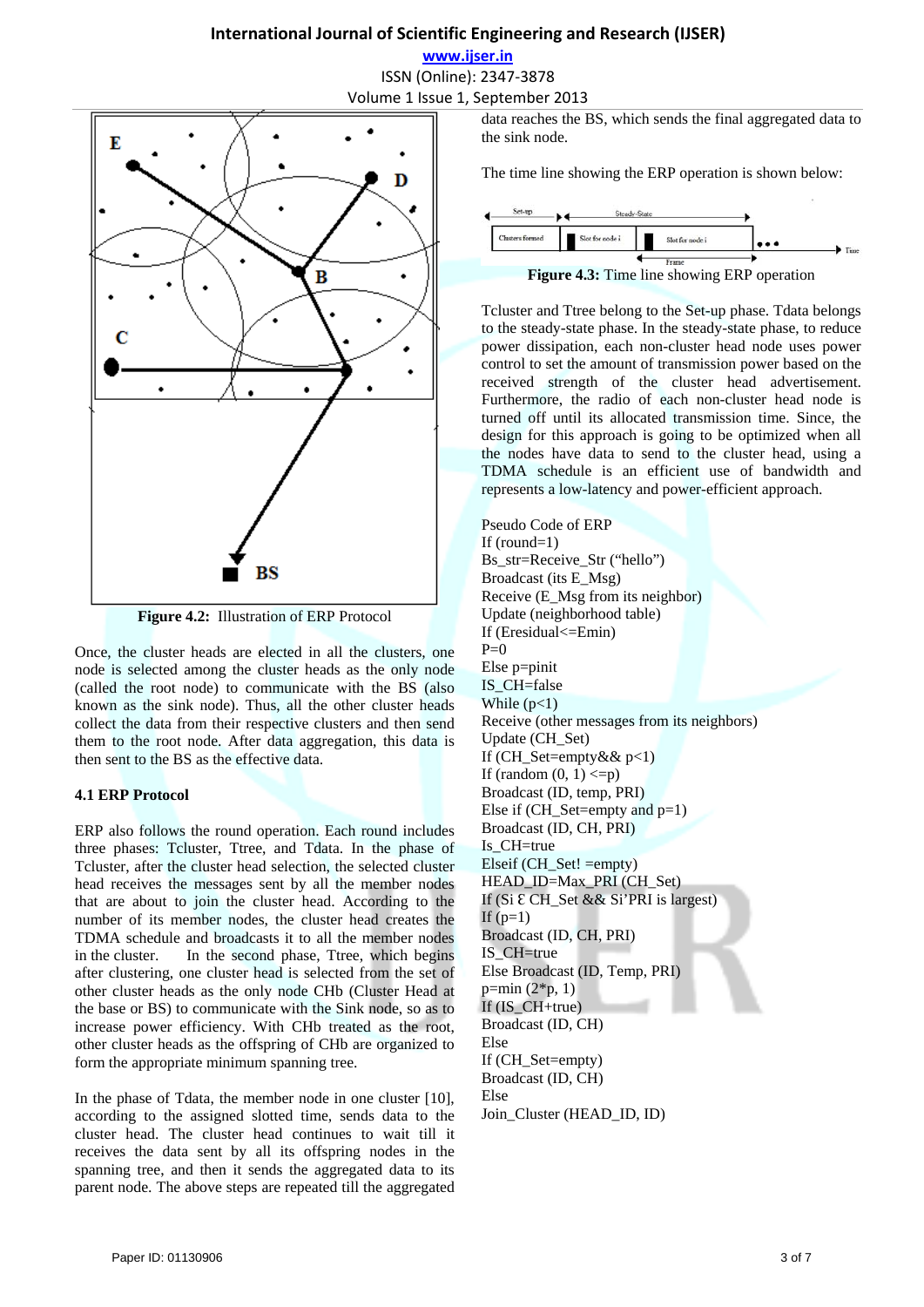**www.ijser.in**

ISSN (Online): 2347‐3878

Volume 1 Issue 1, September 2013

# **5. Simulation Using OMNet++**

## **5.1 LEACH Protocol**



**Figure 5.1:** Sensor nodes registering with Base station



**Figure 5.2:** Base station sends the ACK to Sensor nodes



Figure 5.3: LEACH Cluster Formation



**Figure 5.4:** Data Transmission phase

| Event #1095                                                                           |                     | $T = 90$ |                  |
|---------------------------------------------------------------------------------------|---------------------|----------|------------------|
|                                                                                       | Msgs created: 1172  |          | Mags present: 87 |
|                                                                                       | Simsno/sec: 1.94175 |          | Ev/simsec: 5.5   |
| 83 sand dala to 42                                                                    |                     |          |                  |
| data: 4                                                                               |                     |          |                  |
| cufframe: 3 frames: 5                                                                 |                     |          |                  |
| ** Event #1070 T=87 Leach.nodef401(Node, id=43), on '{I' (DataToCHMessage, id=1156)   |                     |          |                  |
| clusterhead received data                                                             |                     |          |                  |
| "" Event #1071 T=88 Leach.nodel171(Node, id=20), on sellmsg '{?" (cMessage, id=858)   |                     |          |                  |
| 19 send data to 37                                                                    |                     |          |                  |
| data: 3                                                                               |                     |          |                  |
| cuframe: 2 hames: 5                                                                   |                     |          |                  |
| "Event #1072 T=88 Leach node[35] (Node, id=38), on '()' (DataToCHMessage, id=1158)    |                     |          |                  |
| clusterhead received data                                                             |                     |          |                  |
| "" Event #1073 T=88 Leach.node(61) [Node, id=64), on sellinsg '{}" [cMessage, id=976] |                     |          |                  |
| 63 send data to 50                                                                    |                     |          |                  |
| data: 4                                                                               |                     |          |                  |
| cuframe: 3 hames: 5                                                                   |                     |          |                  |
| "Event #1074 T=88 Leach node(48) (Node, id=51), on '37 (DataToCHMessage, id=1160).    |                     |          |                  |
| clusterhead received data                                                             |                     |          |                  |
| "" Event #1075 T=88 Leach.nodel831(Node, id=86), on sellmsg '{?" (cMessage, id=994)   |                     |          |                  |
| 85 send data to 42                                                                    |                     |          |                  |
| data: 4                                                                               |                     |          |                  |
| cuframe: 3 hames: 5                                                                   |                     |          |                  |
| "Event #1076 T=88 Leach node[40] (Node, id=43), on '0' (DataToCHMessage, id=1162)     |                     |          |                  |
| clusterhead received data                                                             |                     |          |                  |
| "Event #1077 T=89 Leach node[18] (Node, id=21), on sellingg '{}" (cMessage, id=866)   |                     |          |                  |
| 20 send data to 37                                                                    |                     |          |                  |
| data: 3                                                                               |                     |          |                  |
| cufframe: 2 frames: 5                                                                 |                     |          |                  |
| " Event #1078 T=89 Leach.node(35) (Node. id=38), on '()' (DataToCHMessage. id=1164)   |                     |          |                  |
| clusterhead received data                                                             |                     |          |                  |
| "Event #1079 T=89 Leach node(63) (Node, id=66), on sellingg '{J' (cMessage, id=984)   |                     |          |                  |
| 65 send data to 50                                                                    |                     |          |                  |
| dala: 4                                                                               |                     |          |                  |

**Figure 5.5:** Trace file Results for LEACH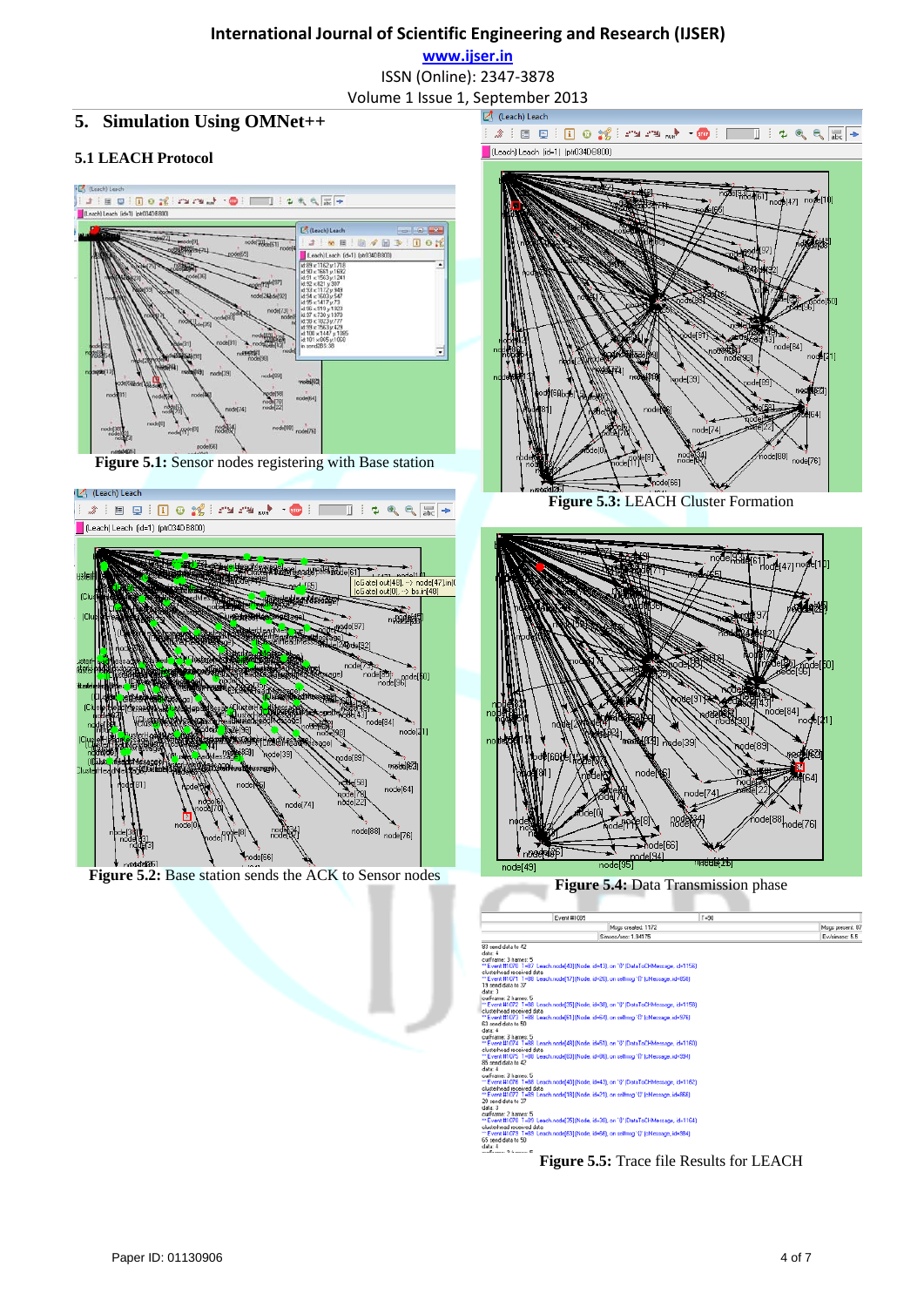**www.ijser.in** ISSN (Online): 2347‐3878

#### **5.2 ERP Protocol**



**Figure 5.6:** Sensor node registering with base station



**Figure 5.7:** Data transmission phase

ltdma 78done<br>|™ Event #391\_T⊨1\_LecRp.node[78] (Node, id=81), on `{}' (TDMAMessage, id=439)<br>|80. tecnded TDMA frameTime 53<br>|80. found slot time 41 loop done<br>|utma 80done<br>|"Event #332\_T=1\_LecRp.node[81] [Node, id=84], on '{}' [TDMAMessage, id=440]<br>|83. received TDMA frameTime 53<br>|83. found slot time 42 Box round stor<br>| loop done<br>| tdma 83done<br>| xx Event #393<br>| 05: roogiusd T |tdma 83done<br>|‴ Event #393 T=1 LecRp.node[83] [Node, id=86], on `{}' (TDMAMessage, id=441)<br>|85: received TDMA frameTime 53<br>|85: found slot time 43 95: found stortine 43<br>|dop done<br>|cop done<br>|stortine 85done<br>|≆" Event #394 T=1\_LecRp.node[84] (Node, id=87), on `{}" (TDMAMessage, id=442)<br>|96: recorded TDMA frameTime 53<br>|loop done<br>|chone 96done 1dma 86done<br>
"Event #395 T=1 LecRp.node(87] (Node, id=90), on '{}' (TDMAMessage, id=443)<br>
89: received TDMA frameTime 53<br>
89: found slot time 45<br>
loco done<br>
"Event #396 T⊨1 LecRp.node(88) (Node, id=91), on '{}' (TDMAMessa tdma 86done loop done<br>tdma 90done |loop done<br>| "Event #397 T=1\_LecRp.node[89] [Node, id=92], on `{}' [TDMAMessage, id=445]<br>|91: received TDMA frameTime 53<br>|91: found slot time 47 Figure 6.6 kme 4<sup>r</sup><br>|loop done<br>|tima 91done<br>|<sup>im</sup> Event #398 T=1 LecRp.node[94] (Node, id=97), on '{}' (TDMAMessage, id=446)<br>| SIF reneived Figure 5.8: Trace file results for ERP Protocol





**Figure 5.10:** Power of the node with Time

From Figure 5.10 which is the illustration of Power, No of nodes alive with respect to simulation-time of the network, we can observe that the power consumed is more in LEACH-C than all the other protocols. ERP performs better than other protocols in terms of power Since ERP protocol lets the power consumption of the network be uniformly distributed in each node, the interval between the deaths of the first node and that of the last node is so short. ERP degrades more slowly than other three protocols in most cases and afterwards it will decrease sharply.

#### **5.3 Optimizing Coverage Area in WSN**

#### **5.3.1 Delaunay triangulation Method**

A Delaunay triangulation of a vertex set is a triangulation of the vertex set with the property that no vertex in the vertex set falls in the interior of the circumcircle (circle that passes through all three vertices) of any triangle in the triangulation. Figure 5.11 depicts the Delaunay Triangulation method for sample WSN.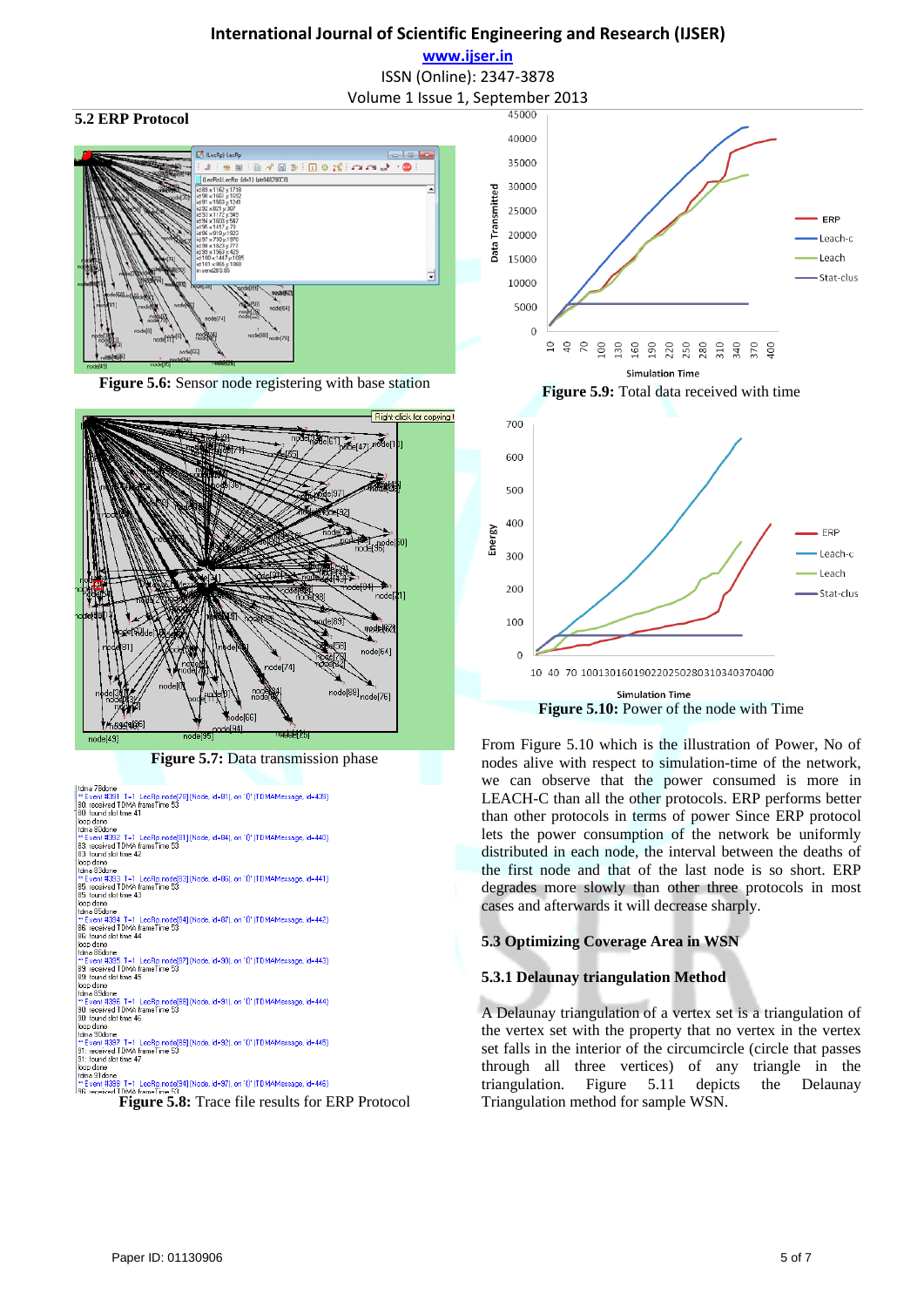**www.ijser.in**

ISSN (Online): 2347‐3878

Volume 1 Issue 1, September 2013

**Best and Worst Coverage in Wireless Sensor Networks** 



**Figure 5.11:** Delaunay Triangulation

#### **5.3.2 Voronoi Diagram**

A Voronoi diagram of a vertex set is a subdivision of the plane into polygonal regions (some of which may be infinite), where each region is the set of points in the plane that are closer to some input vertex than to any other input vertex. The Voronoi diagram is the geometric dual of the Delaunay triangulation.

#### **Best and Worst Coverage in Wireless Sensor Networks**



**Figure 5.12:** Voronoi diagram

#### **5.3.3 Convex Hull**

Let S be a set of points in the plane. The convex hull of S is the smallest convex polygon that contains all the points of S. The Convex Hull for the sensor positions in the sample WSN are described in figure 5.13



**Best and Worst Coverage in Wireless Sensor Networks** 

**Figure 5.13:** Convex Hull

## **6. Conclusion**

In the proposed Efficient Routing Protocol (ERP) for sensor networks, a node independently makes its decision whether or not to compete as a cluster head. After the selection of the cluster heads, the non-cluster head nodes choose to join the closest cluster head and for a cluster. In order to reduce the power consumption, a cluster head, called the base station, is selected from among the other cluster heads as the only node to communicate with the sink node. The cluster head remote from the sink node sends the gathered data, in a multi-hop pattern, to the sink node. Moreover, in ERP protocol, the execution of a simple coverage algorithm helps to prolong the network lifetime with the increase in node density.

## **References**

- [1] Stojmenovic. The state of the art of sensor network. John wali and sensor.2005
- [2] M. Adamou, S. Khanna, I. Lee, I. Shin, S. Zhou, Fair Real-Time Traffic Scheduling over A Wireless LAN, In Proceedings of the 22nd IEEE RTSS 2001, London, UK, December 3-6, 2001
- [3] W. Heinzelman, A. Chandrakasan and H. Balakrishnan, Energy- Efficient Communication Protocol for Wireless Micro sensor Networks, In HICSS, 2000.
- [4] S. Corson and J. Macker, "Routing Protocol Performance Issues and Evaluation Considerations," Naval Research Laboratory, 2010
- [5] F. Ye, A. Chen, S. Liu, L. Zhang, "A scalable solution to minimum cost forwarding in large sensor networks", Proceedings of the tenth International Conference on Computer Communications and Networks, 2001.
- [6] W. Heinzelman, J. Kulik, and H. Balakrishnan, "Adaptive Protocols for Information Dissemination in Wireless Sensor Networks," Proc. 5th ACM/IEEE Mobicom Conference, 2005,
- [7] Intanagonwiwat, R. Govindan, and D. Estrin, "Directed diffusion: a scalable and robust communication paradigm for sensor networks," Proceedings of ACM MobiCom2008
- [8] D. Braginsky and D. Estrin, "Rumor Routing Algorithm for Sensor Networks," in the Proceedings of the First Workshop on Sensor Networks and Applications (WSNA), 2010